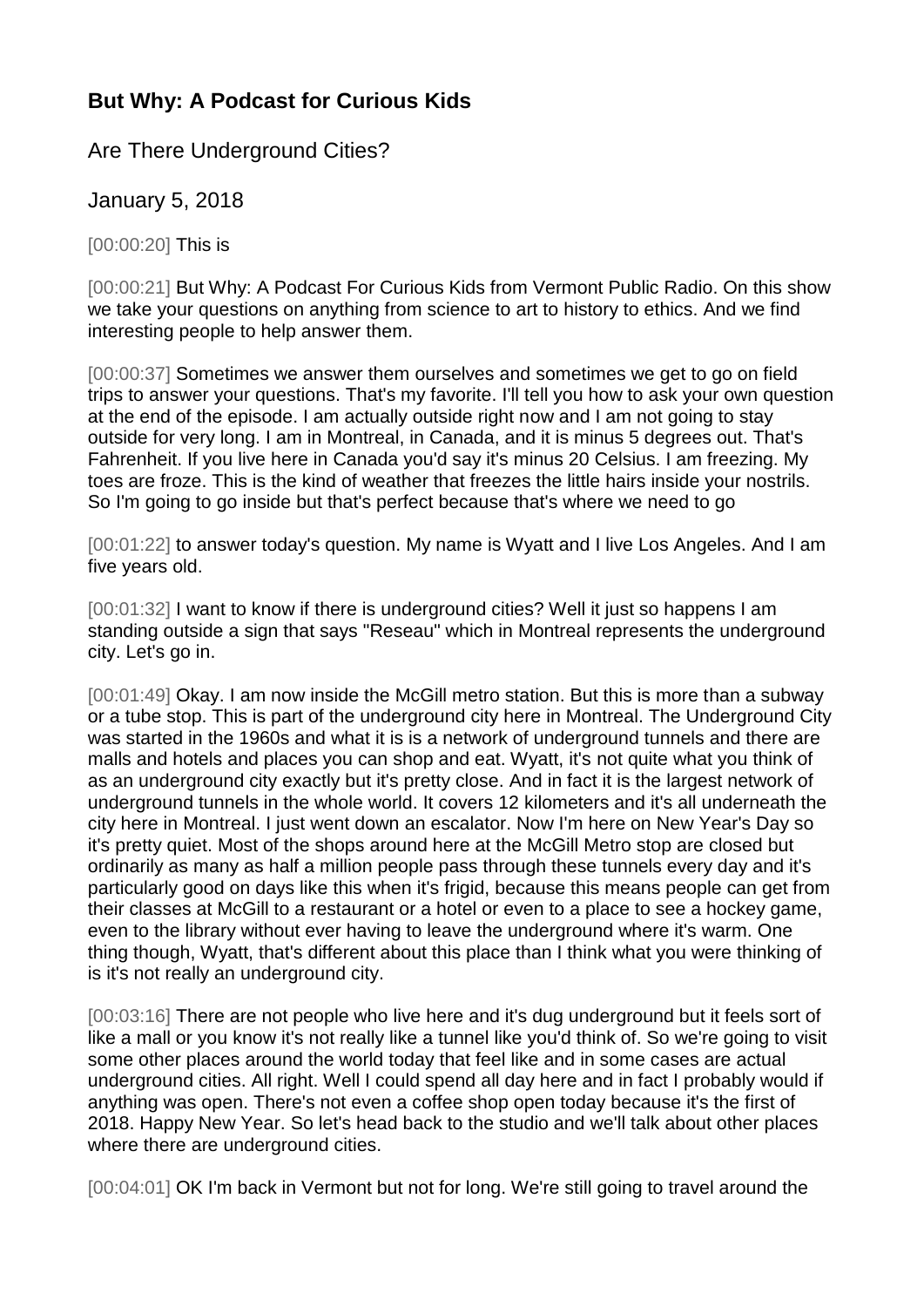world today talking about underground cities.

[00:04:09] I want you to imagine something: you're in your basement. You're knocking down a wall. Maybe to do a little bit of extra reconstruction on your home or to add an addition. So you knock down a wall in your basement and you discover a vast underground network of caves. You step into the caves you keep going back you kind of want to see but maybe you're a little bit scared of what's in there. But you keep traveling deeper and deeper and deeper inside you find rooms upon rooms, all of a sudden you're in an underground city. That actually happened to a man in Turkey in 1963. He discovered the ancient city now known as Derinkuyu. Researchers think it was built between the years 780 and 1160 so a long, long time before that guy found it. It was a functional underground city with everything anyone could need to survive. Kitchens, schools, homes, common areas. The rooms were carved out of the rock. Historians and archaeologists think this city was built to keep out invaders and keep the people living there safe. As many as 20,000 people could shelter in the underground city and it was as many as 18 stories deep underground. Since then more underground cities have been discovered in the same region of Turkey. No one lives there now. But if you're ever in Turkey you can take tours of the underground cities.

[00:05:42] Now that's not the only place people have decided to live underground for safety. There have been times in the past and a lot of different countries where underground cities have been built in times of war or conflict where people have gone underground for safety and they've built kind of cities, I mean not always ones with very ornate structures or electricity but often places where people could eat or sleep. In some cases there were even hospital wings built into underground cities and underground tunnel networks so people could get treatment for medical issues or even have babies.

[00:06:15] Can you imagine being born in an underground city or underground tunnel? When we come back we'll pay a visit to Australia and learn about one town where half the people live in underground houses. First a message for the grownups. Thank you to the sponsor of this episode Burton Snowboards.

[00:06:33] Burton is outfitting the next generation with snowboards boots bindings and outerwear needs for winter adventures on and off the mountain. This is But Why: a podcast for curious kids from Vermont Public Radio. In this episode we're answering this question from Wyatt.

[00:06:58] Now I know if there is any underground cities? Hi Wyatt My name's Nick Troisi and the business owner of a Umoona Mine and Opal museum here in Coober Pedy and we have an underground complex with encases a museum a mine and accommodation for around 270 people all underground.

[00:07:19] That's right all underground. Coober Pedy, two words, is a small town in South Australia deep into the desert. The main attraction there is that most of their buildings are underground. I've been there. I slept in a hotel that's underground. It was nice and cool but it was a little bit strange not to have any windows.

[00:07:38] Here in Coober Pedy, we all live independently there's around three thousand five hundred people here in town and around 50 percent of us live underground. Now the reason why we live underground is because we live in the desert out here and so in winter it can get quite cold it can get to minus two minus three degrees and in summer it can get all the way up to 55 degrees in the shade.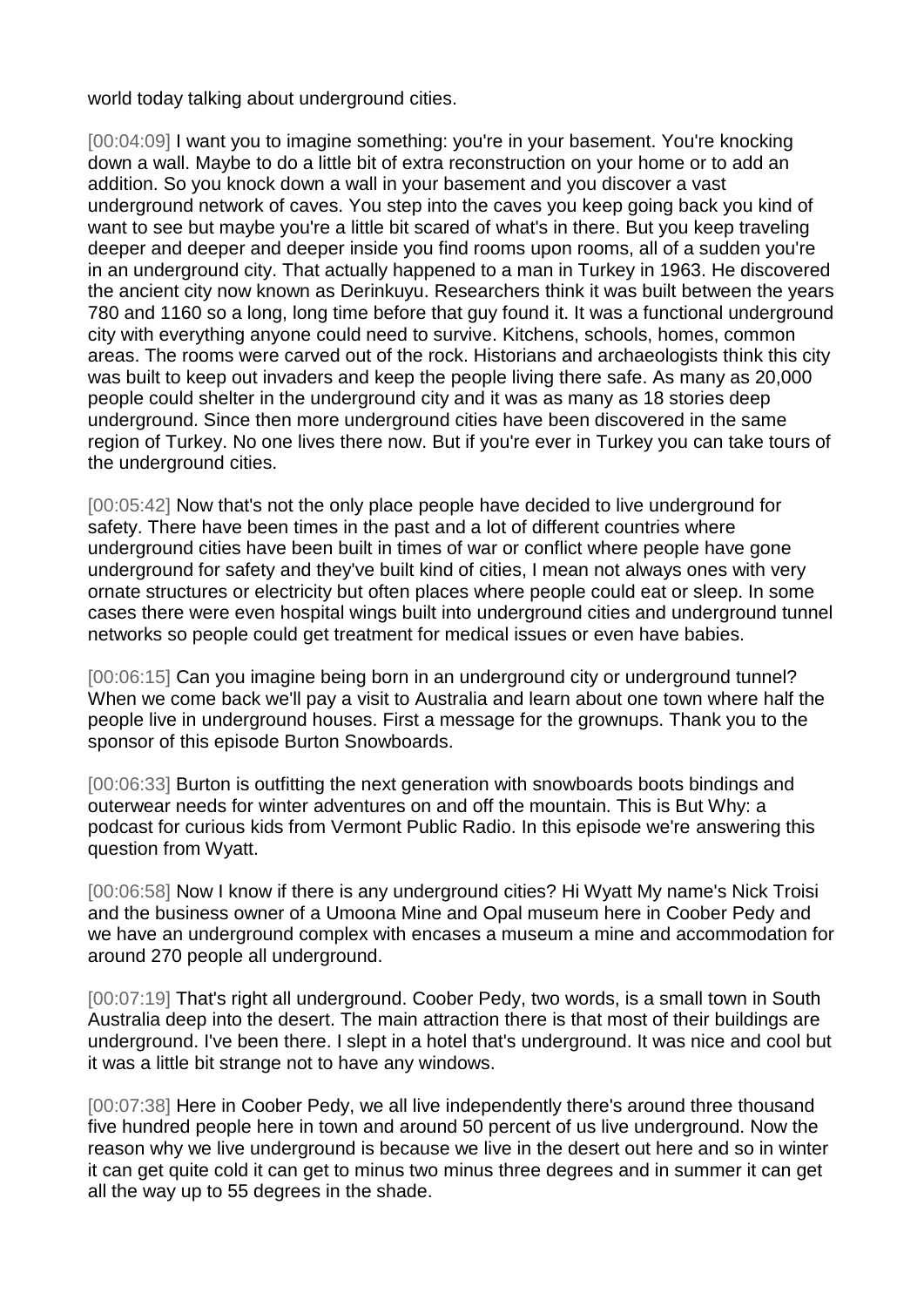[00:08:01] Let me break in here and say that he's saying 55 degrees Celsius that's about 131 degrees Fahrenheit. Think about the difference between those two temperature extremes when we were in Montreal at the beginning of the episode. It was minus 5 degrees Fahrenheit or minus 20 Celsius. Now we're talking about 55 degrees Celsius and 131 degrees Fahrenheit. Either way the temperature means that people don't really want to be outside.

[00:08:31] So it's very very extreme.

[00:08:32] And you can imagine being outside for all of that is quite uncomfortable. And that's why we live in what we call dugouts. Now there are underground homes dug into the sandstone around Coober Pedy. Now the reason we do that is when you live underground the underground temperature is between 21 and 24 degrees. So it's quite, quite nice.

[00:08:54] In winter it's like you've got a heated home and of course when it's very very hot outside, it's like in an air-conditioned home.

[00:09:01] Just to convert those temperatures again for our United States listeners the air temperature in the dugout stays at about 70 to 75 degrees Fahrenheit.

[00:09:10] Now the rest of the people that live in Coober Pedy, with the advent of air conditioning you can live above ground. But it is very expensive because we're in the middle of the desert we have very expensive power and water. Now what does Coober Pedy look like? Well there's not many trees around Coober Pedy due to lack of water and and that's part of the desert environment. So when you look around Coober Pedy, there's mish-mashes of underground homes, above ground and above ground shops and underground shops. So it's a bit of an interesting place.

[00:09:46] You know we have lots of services. We have above ground drive-in cinemas underground art galleries, museums like mine and the grand hotels, pretty much everything that you can find in a normal city you'll have a variant underground. So it's quite interesting and the best thing about underground living is as soon as you close your door the outside world disappears. It's very, very quiet on the ground and that's what most of us allow. We love getting home, closing your door and the outside world disappears and you're into your underground cave so to speak. You don't have to clean windows, you don't have windows underground. Generally at the front of your dugout, you may have a couple of windows that lead into your kitchen or your bathroom. But generally speaking you don't have any windows, because you just dig straight into the hill. The benefits of that of course is that if you want to slightly enlargen your home you can you can just dig and make it as big as you'd like and the best bit about that is because Coober Pedy's famous for two things, underground living and opals, you might find opal while you're digging your home. Plenty of people have dug a home and found more opal than what it cost to dig their house. Some people are very lucky.

[00:11:02] Opal is a stone, something called a gemstone. Those are the really pretty stones often used in jewelery like rubies and diamonds and garnets. Opals come in all kinds of colors, white, black, blue, even orange. They all have swirly colors in them when you turn the stone it kind of glints and glitters in the light. Coober Pedy is famous for white opals with swirling colors. The town actually was settled around 1915. That's about a hundred years ago by miners looking for opals. Imagine digging out your home and finding a very valuable stone. If you would like to learn more about Coober Pedy or see some of